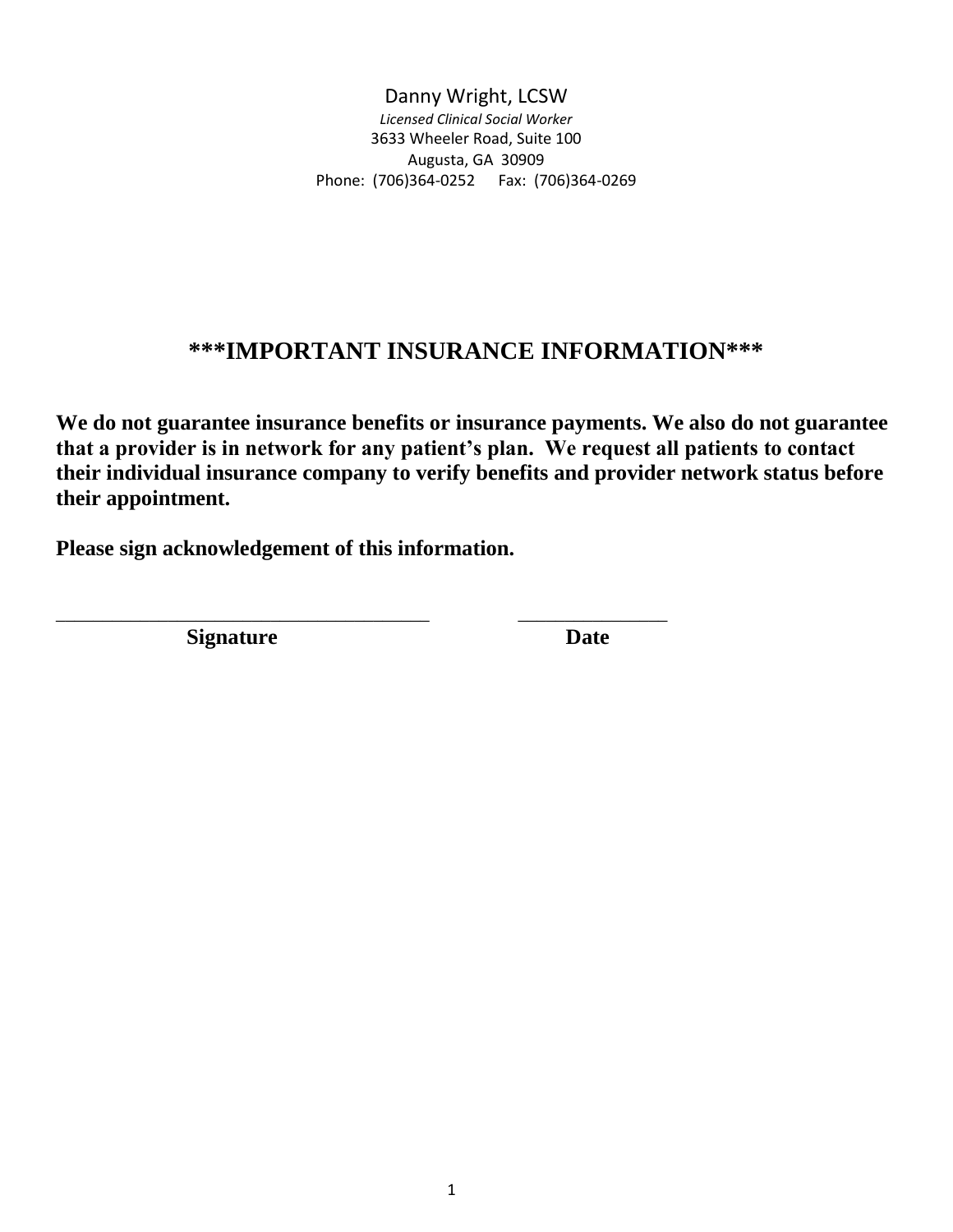| Today's Date: ______________________                                                                 |                                                                                                                      |      |      |                             |                |     |
|------------------------------------------------------------------------------------------------------|----------------------------------------------------------------------------------------------------------------------|------|------|-----------------------------|----------------|-----|
| <b>PATIENT INFORMATION:</b>                                                                          |                                                                                                                      |      |      |                             |                |     |
| First Name: Name: Name and Name and Name and Name and Name and Name and Name and Name and Name and N |                                                                                                                      |      |      |                             |                | ML  |
|                                                                                                      |                                                                                                                      |      |      |                             |                |     |
| <b>Street</b>                                                                                        |                                                                                                                      |      |      | City State Zip              |                |     |
|                                                                                                      |                                                                                                                      |      |      |                             |                |     |
|                                                                                                      |                                                                                                                      |      |      |                             | $Sex: M$ $F$   |     |
|                                                                                                      |                                                                                                                      |      |      |                             |                |     |
|                                                                                                      |                                                                                                                      |      |      |                             |                |     |
|                                                                                                      |                                                                                                                      |      |      |                             |                |     |
|                                                                                                      |                                                                                                                      |      |      | Occupation: _______________ |                |     |
|                                                                                                      |                                                                                                                      |      |      |                             |                |     |
|                                                                                                      | <b>Street</b>                                                                                                        | City |      | State                       | Zip            |     |
|                                                                                                      |                                                                                                                      |      |      | Date of Birth: 1999         |                |     |
|                                                                                                      |                                                                                                                      |      |      |                             |                |     |
|                                                                                                      |                                                                                                                      |      |      |                             |                |     |
| If Patient is a Minor:                                                                               |                                                                                                                      |      |      |                             |                |     |
| Parent/Legal Guardian Name:                                                                          |                                                                                                                      |      |      |                             |                |     |
| Social Security No.:                                                                                 | <u> Alexandria de la contrada de la contrada de la contrada de la contrada de la contrada de la contrada de la c</u> |      |      |                             | Date of Birth: |     |
|                                                                                                      |                                                                                                                      |      |      |                             |                |     |
| <b>Street</b>                                                                                        |                                                                                                                      | City |      | State                       | Zip            |     |
|                                                                                                      |                                                                                                                      |      |      | Work Phone: Work Phone:     |                |     |
|                                                                                                      |                                                                                                                      |      |      |                             |                |     |
|                                                                                                      | <b>Street</b>                                                                                                        |      | City | State                       |                | Zip |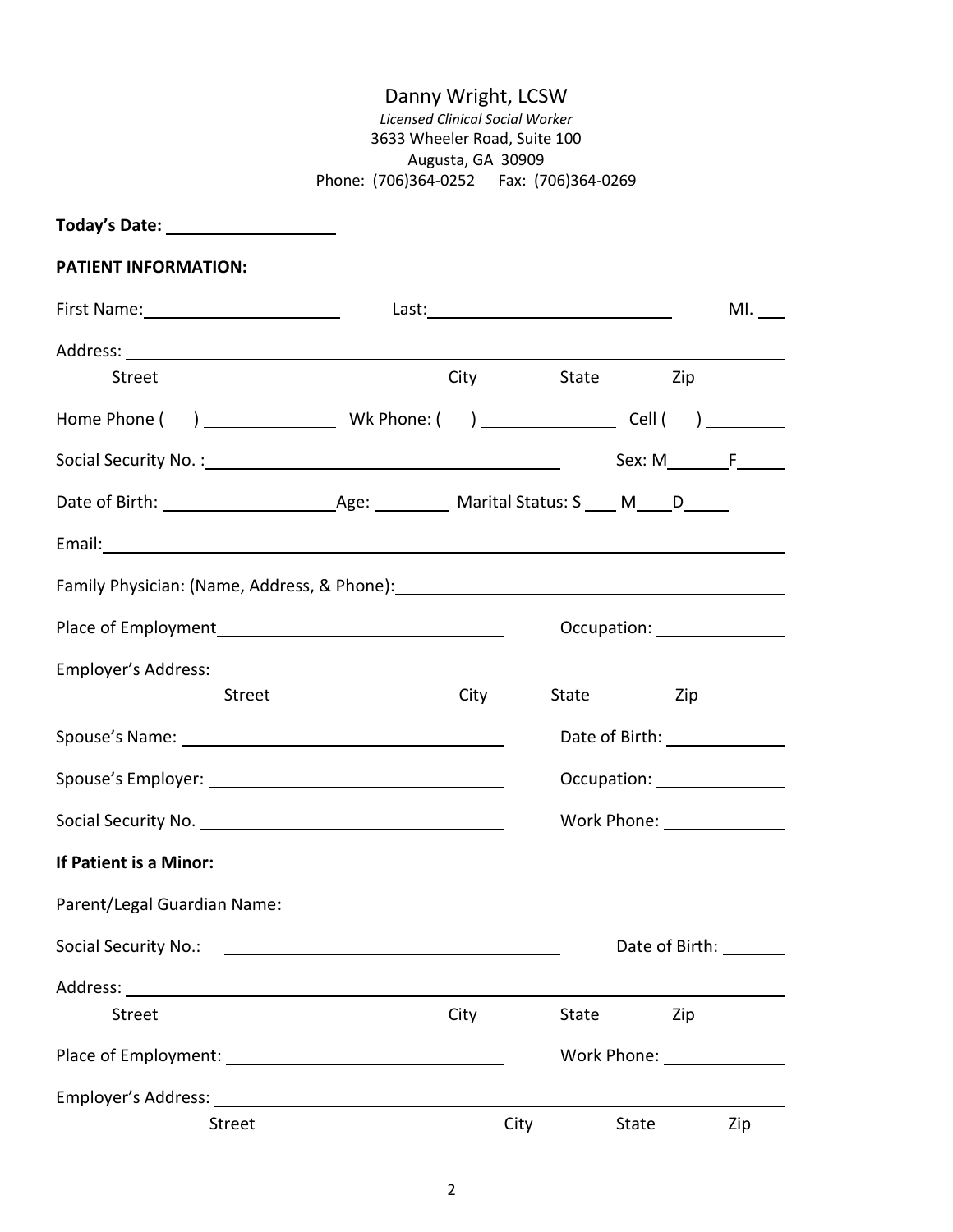## **EMAIL AND TEXT MESSAGING CONSENT FORM**

I, \_\_\_\_\_\_\_\_\_\_\_\_\_\_\_\_\_\_\_\_\_\_\_\_\_\_\_\_\_\_\_\_\_\_\_\_\_ authorize \_\_\_\_\_\_\_\_\_\_\_\_\_\_\_\_\_\_\_\_\_\_\_\_\_\_\_\_\_\_\_ (Patient printed name) (Therapist name) to send automated appointment reminder email and/or text messages to me. I understand my Therapist is not responsible for any breach of privacy, confidentiality, or security of the emails/texts once they are received on my electronic devices. I understand the reminder system is automated and does accept reply emails/texts and is used for the sole purpose of appointment reminders. I agree to call the Clinicians Office at 706-364-0252 within regular business hours to cancel/reschedule appointments. I understand I may be charged a late cancellation/no show fee if I do not honor the 24-hour cancellation notice policy. In the case of an emergency, I agree to notify the office as soon as possible.

## **Contact by text messages:**

I **DO** wish to have this contact at the following phone number:

**I I DO NOT** wish to have this contact.

\_\_\_\_\_\_\_\_\_\_\_\_\_\_\_\_\_\_\_\_\_\_\_\_\_\_\_\_\_\_\_\_\_

## **Contact by email:**

□ **IDO** wish to have this contact at the following email address:

\_\_\_\_\_\_\_\_\_\_\_\_\_\_\_\_\_\_\_\_\_\_\_\_\_\_\_\_\_\_\_\_\_\_\_\_\_\_\_\_\_\_\_\_\_\_\_\_\_\_

**I I DO NOT** wish to have this contact.

(Patient/Custodial Parent/Legal Guardian) (Date of Signature)

\_\_\_\_\_\_\_\_\_\_\_\_\_\_\_\_\_\_\_\_\_\_\_\_\_\_\_\_\_\_\_\_\_\_\_\_\_\_\_\_\_\_\_\_ \_\_\_\_\_\_\_\_\_\_\_\_\_\_\_\_\_\_\_\_\_\_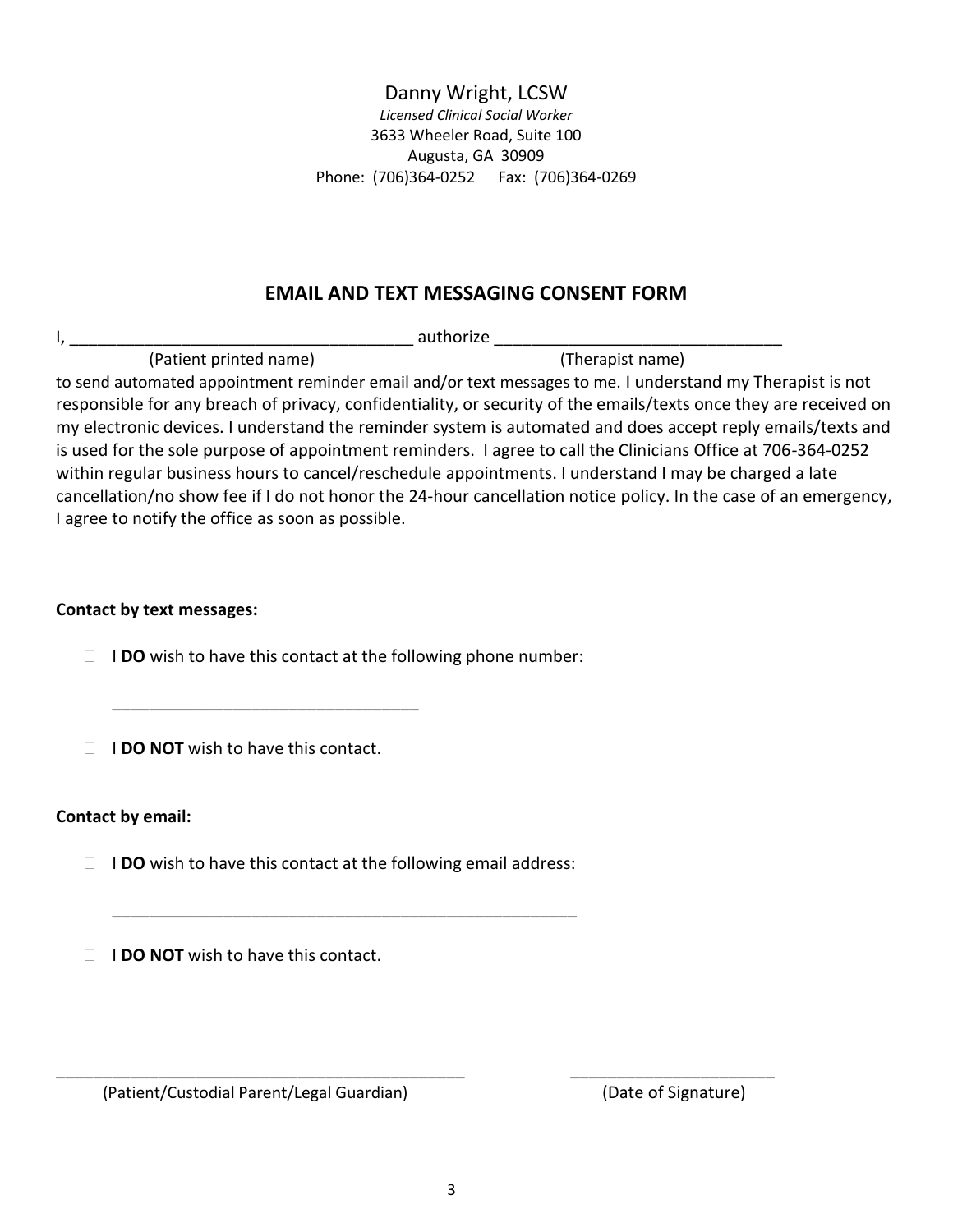| <b>Insurance Information:</b> |  |
|-------------------------------|--|
|                               |  |
|                               |  |
|                               |  |
|                               |  |
|                               |  |
|                               |  |
|                               |  |
|                               |  |

**ASSIGNMENT OF INSURANCE BENEFITS:** I hereby authorize payment of private therapist fee benefits of insurance specified in attached form, and which may be otherwise payable to me, to be directly paid to Danny Wright, LCSW but not exceeding the balance due of such therapist's regular charges for such service. I permit a copy of this authorization to be used in place of the original document.

| <b>SIGNATURE:</b> |                                           | DATE: |  |
|-------------------|-------------------------------------------|-------|--|
|                   | (Patient/Custodial Parent/Legal Guardian) |       |  |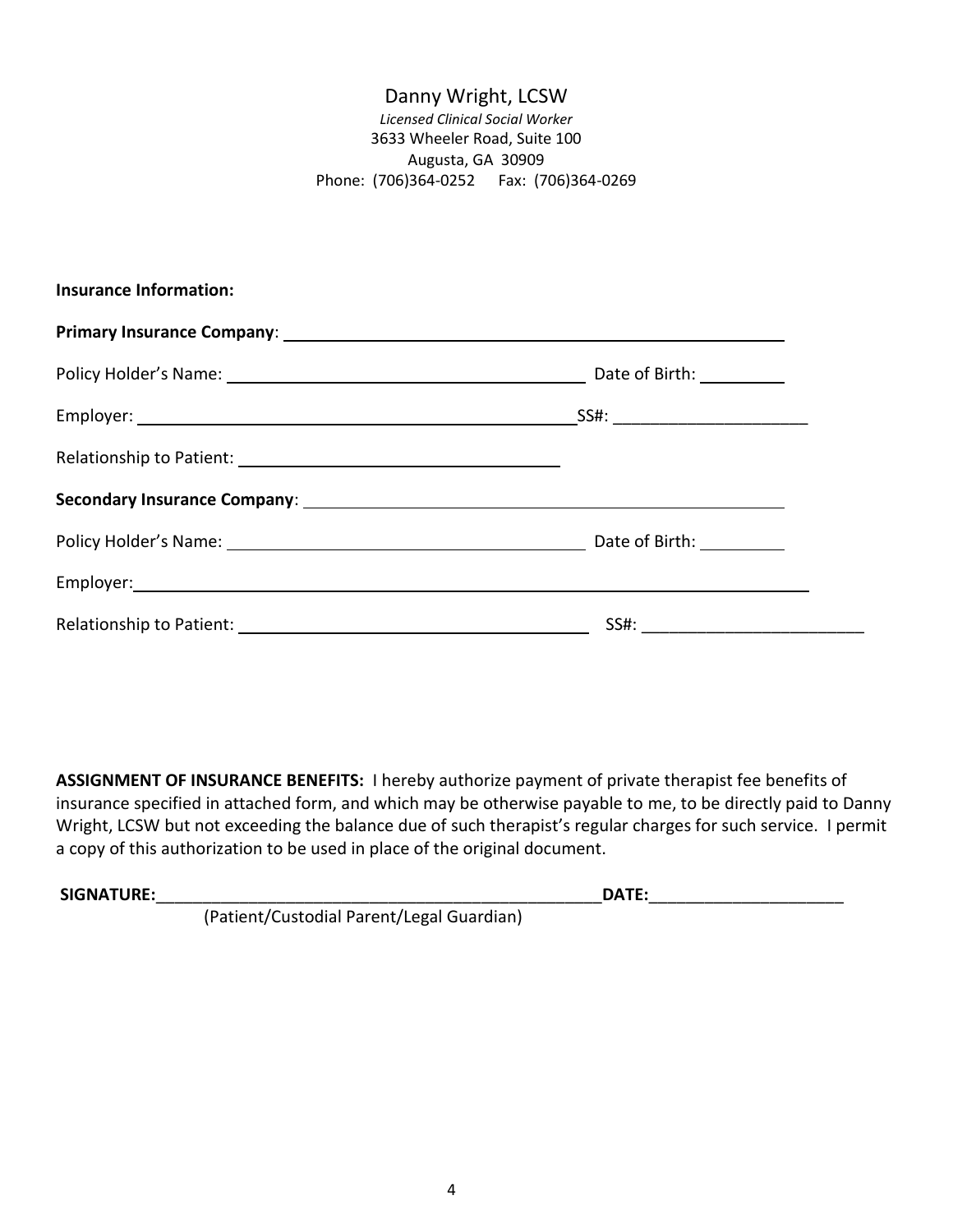**\*\*\*Please give the receptionist your insurance card at the time of check-in. If you have two insurance companies, please inform us at your first visit.**

## **Consent for Disclosure of Information to Third Party Payers (Entities that pay your claims):**

The undersigned authorizes Danny Wright, LCSW to release all patient information regarding diagnosis, treatment, and prognosis with respect to any physical, psychiatric, or drug/alcohol related condition for which the patient is being evaluated and treated, to the insurance company, the third party payer, or its representatives.

The undersigned acknowledges that such disclosures shall be limited to information that is reasonably necessary for the discharge of the legal or contractual obligations of the insurance company or third party payer.

The undersigned understands that the information obtained by use of this "Authorization" may be used by the above mentioned insurance company or third party payer to determine eligibility for benefits under an existing policy, and further understands that information obtained by such insurance company or third party payer shall not be released to any other person unless the undersigned so authorizes.

The undersigned acknowledges that he/she may request to receive a copy of this Authorization for disclosure of information to third party payers, and that he/she may revoke this Authorization at any time, except to the extent that action has been taken in reliance thereon.

The undersigned further acknowledges that this Authorization shall be valid during the pendency of these claims.

\_\_\_\_\_\_\_\_\_\_\_\_\_\_\_\_\_\_\_\_\_\_\_\_\_\_\_\_\_\_\_\_\_\_\_\_\_\_\_\_\_\_\_\_\_\_\_\_\_\_\_\_\_\_\_ \_\_\_\_\_\_\_\_\_\_\_\_\_\_\_\_\_\_\_

Signature of Patient/Custodial Parent/Legal Guardian Date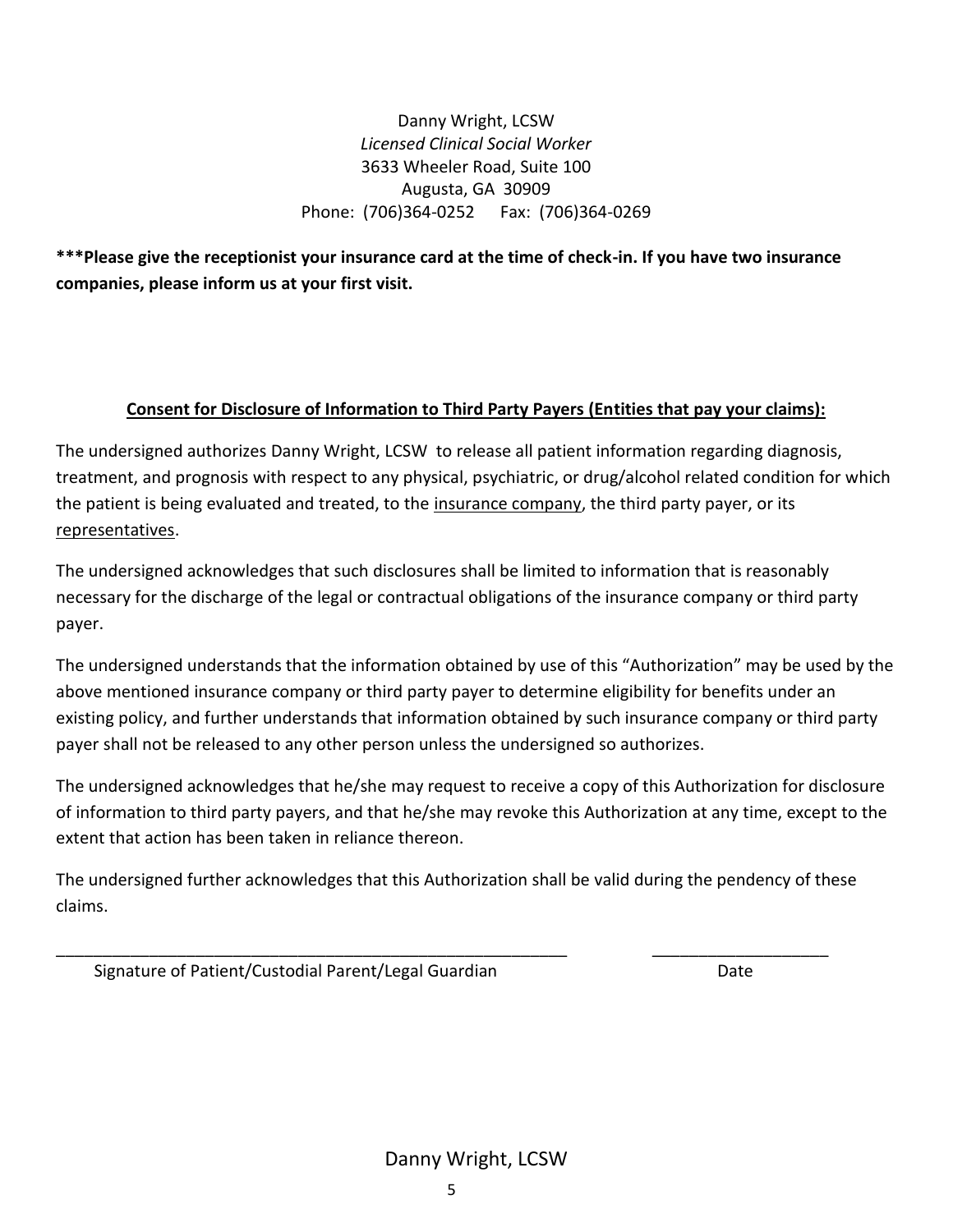## **PATIENT RIGHTS/RESPONSIBILITIES**

#### **PATIENT RIGHTS**

Each patient, adult, child, adolescent, parent, or guardian has inherent and moral rights. It is my policy to ensure the rights of all patients by the following:

Courtesy: The patient deserves fair, considerate, humane, and respectful care. The patient will not be denied needed diagnostic and therapeutic services that are within my capabilities. Each patient will have equable and impartial care throughout this facility.

Confidentiality: Certain information obtained concerning you the patient, are, of course, confidential and privileged. When requested to furnish this classified information I will state that the information I have received is confidential and cannot be revealed except with authorization from the patient or someone empowered to speak for the patient. Medical information shall be available for use within my facility for direct patient care by all authorized personnel involved with the care of the patient.

The physical Medical Record is the property of my office and may not be removed from this jurisdiction and safekeeping except in accordance with a court order, subpoena, or other statute. The information contained in the Medical Record belongs to the patient. The patient is entitled to the right of protection of the confidentiality of this information but may authorize release of such confidential information through written consent. Upon employment, personnel involved with the care of the patient will sign a statement assuring the confidentiality of patient information.

Knowledge: The patient has the right to know the identity of the staff members involved in their care.

The patient has the right to view their clinical records or reports. Office personnel will offer no explanation of such records or reports, but will encourage the patient or guardian to discuss them with me.

The patient will have access to their bill upon request by a manager or supervisor. The patient may request complete information and explanation of the charges for diagnostic and therapeutic services.

Complaints: The patient and their family have the right to make complaints regarding treatment. Presenting a complaint will not in itself affect the access to services now or in the future. The manager will review each complaint. Appropriate action will be taken and communication of that action provided to those involved.

#### **PATIENT RESPONSIBILITIES**

Information: The patient must provide true, accurate, and complete information.

Instructions: The patient must follow instructions for treatment. The patient should understand the consequences of not doing so, and if unable to comply, they must inform the staff or myself so that efforts can be made to help.

Refusal of Treatment: The patient and family are responsible for outcomes if they do not follow the medical plan of treatment and discontinue treatment against medical advice.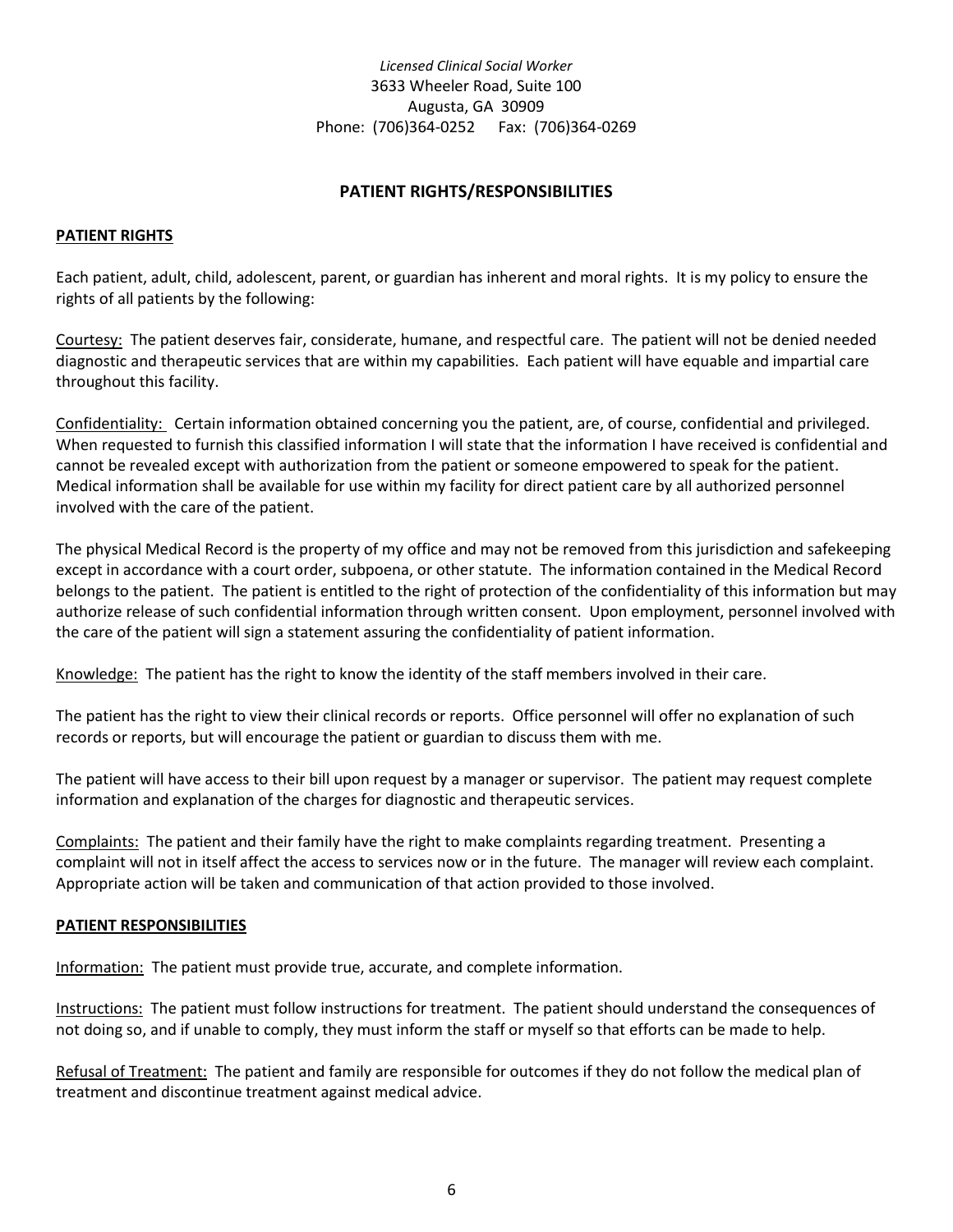Respect and Consideration: Patients and their family must show consideration to other patients and staff, help control noise, distractions, and the "no smoking" policy of this building. Patients and family must respect the property of others and my office.

Obligations: The patient must keep appointments and fulfill obligations for their diagnostic and therapeutic services.

Behavior: The patient must abide by the rules and regulations of my office.

\_\_\_\_\_\_\_\_\_\_\_\_\_\_\_\_\_\_\_\_\_\_\_\_\_\_\_\_\_\_\_\_\_\_\_\_\_\_\_\_\_\_\_\_\_\_\_\_\_\_\_\_\_\_\_\_\_\_\_\_\_\_ \_\_\_\_\_\_\_\_\_\_\_\_\_\_\_\_\_ Signature of Patient/Custodial Parent/Legal Guardian Date Date Date

Not all services are a covered benefit in all insurance plans. **Patients are expected to pay for any part of charges not covered by insurance.** Unless prohibited by contract, patients will be billed for any unforeseen account balances after insurance has paid. A charge of \$25.00 will be assessed on all returned personal checks. Should your account be turned over to a collection agency, you will be responsible for any collection fees, attorney fees, and court costs. The billing staff will discuss any questions with you at any time. If temporary financial problems affecting timely payment should arise, please contact us promptly for assistance in management of you account.

\_\_\_\_\_\_\_\_\_\_\_\_\_\_\_\_\_\_\_\_\_\_\_\_\_\_\_\_\_\_\_\_\_\_\_\_\_\_\_\_\_\_\_\_\_\_\_\_\_\_\_\_\_\_\_\_\_\_\_\_\_\_\_\_\_\_\_\_\_\_\_\_\_\_\_\_\_\_\_\_\_\_\_\_\_\_\_\_\_\_\_\_\_\_\_\_\_\_

Signature of Patient/Custodial Parent/Legal Guardian discussed by Date

I agree there is to be no use of any type of visual or auditory recording devises at any time without the knowledge and consent of all adult parties present.

\_\_\_\_\_\_\_\_\_\_\_\_\_\_\_\_\_\_\_\_\_\_\_\_\_\_\_\_\_\_\_\_\_\_\_\_\_\_\_\_\_\_\_\_\_\_\_\_\_\_\_\_\_\_\_\_\_\_ \_\_\_\_\_\_\_\_\_\_\_\_\_\_\_\_\_\_\_\_\_

Signature of Patient/Custodial Parent/Legal Guardian discussed by Date

# **CANCELLATION/NO SHOW POLICY**

You are expected to remember your appointments whether or not our office staff is able to contact you with a reminder call. Again, please cancel any appointment you cannot keep at least 24 hours prior to the scheduled time. If an emergency prohibits you from the 24 hour notice, this should be the exception rather than the rule. You are asked to call the office during the available business hours rather than routinely using the afterhours protocol.

Signature of Patient/Custodial Parent/Legal Guardian Date Date

7

\_\_\_\_\_\_\_\_\_\_\_\_\_\_\_\_\_\_\_\_\_\_\_\_\_\_\_\_\_\_\_\_\_\_\_\_\_\_\_\_\_\_\_\_\_\_\_\_\_\_\_\_\_\_\_\_\_\_ \_\_\_\_\_\_\_\_\_\_\_\_\_\_\_\_\_\_\_\_\_

\_\_\_\_\_\_\_\_\_\_\_\_\_\_\_\_\_\_\_\_\_\_\_\_\_\_\_\_\_\_\_\_\_\_\_\_\_\_\_\_\_\_\_\_\_\_\_\_\_\_\_\_\_\_\_\_\_ \_\_\_\_\_\_\_\_\_\_\_\_\_\_\_\_\_\_\_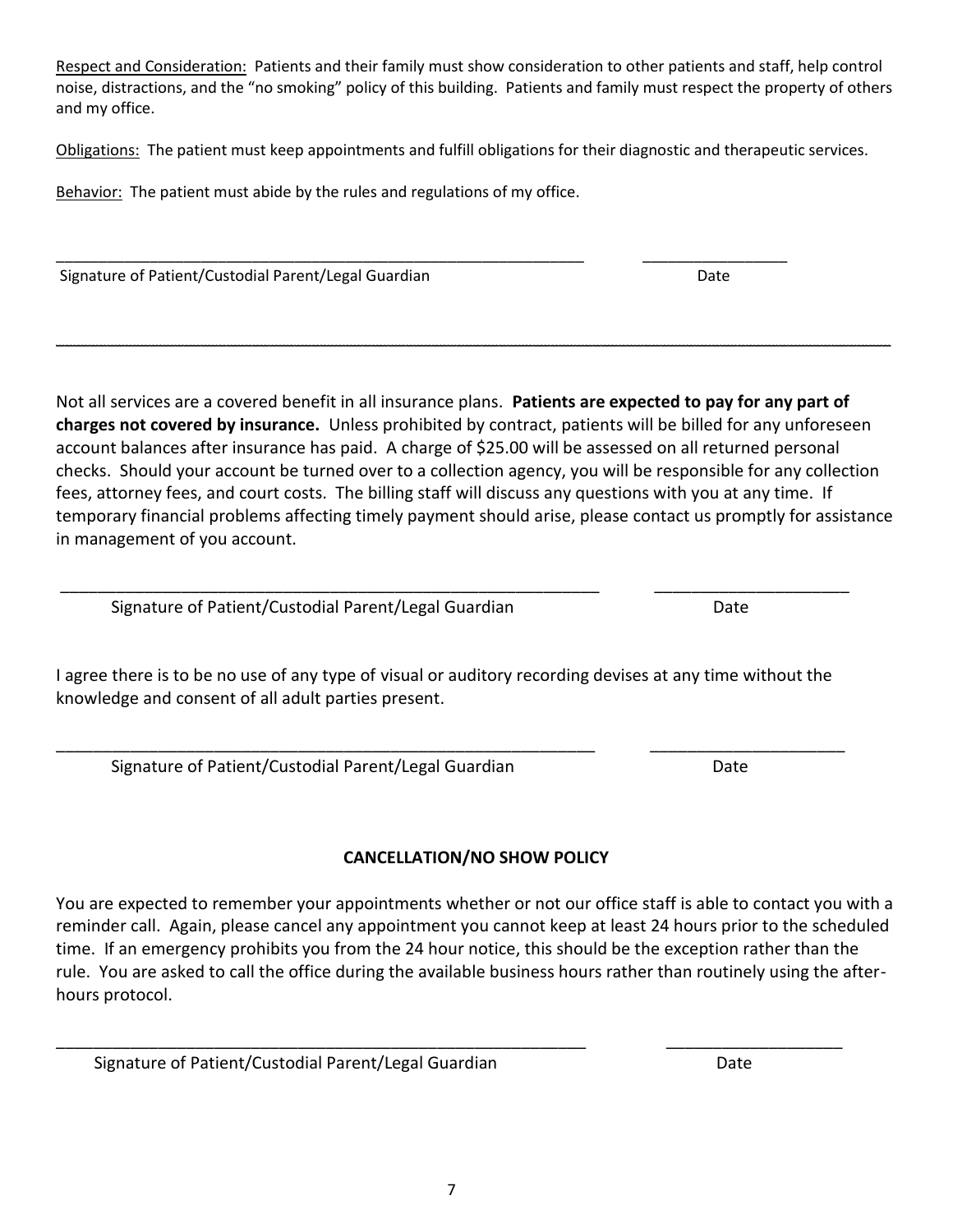## Danny Wright, LCSW

*Licensed Clinical Social Worker* 3633 Wheeler Road, Suite 100 Augusta, GA 30909 Phone: (706)364-0252 Fax: (706)364-0269

## **Client Information and Informed Consent for Telemental Health Treatment**

Telemental health services involve the use of electronic communications (telephone, video conference, etc.) to enable therapists to provide services to individuals remotely. Telemental health is a relatively recent approach to delivering care and there are some limitations compared with seeing a therapist in person. These limitations can be addressed and are usually minor depending on the needs of the client and the care with which the technology (cell phone, tablet, computer, etc.) is utilized.

#### **Timely notification:**

My intention is that telemental health be offered at my practice during the extent of the Covid-19 public health crisis. I cannot guarantee that services via telehealth will continue after this health emergency has abated. Please note the Department of Health and Human Services (HHS) has amended some telehealth HIPAA requirements during the COVID-19 national emergency to allow use of some technologies not previously compliant with HIPAA rules. This change is meant to make it easier for providers and patients to have access to needed services. Some of the telehealth communications I may use with you are examples of these newly amended protocols. For more details, please visit [https://www.hhs.gov/hipaa/for-professionals/special-topics/emergency](about:blank)[preparedness/notification-enforcement-discretion-telehealth/index.html.](about:blank)

#### **Additional Points for Client Understanding:**

- I understand that this form is signed in addition to the paperwork you completed as a new patient and does not change any of the *Client Consent for Counseling* documents I agreed to previously. (A copy of the new patient paperwork is available on the office website for you to review, if needed.)
- I understand that my Initial Consultation will be done using telemental health.
- I understand that telemental health services are completely voluntary and that I can choose not to do it at any time.
- I understand that none of the telemental health sessions will be recorded or photographed by my therapist without my written permission, and I understand that I may not record or photograph any of my telemental health sessions without the written permission of my therapist.
- I understand that the laws that protect the privacy and confidentiality of client information also apply to telemental health. No information obtained in the use of telemental health that identifies me will be disclosed to other entities without my consent.
- I understand that because this is a technologically-based method it may sometimes be necessary for a technician to assist with the equipment. Such technicians will keep any information confidential.
- I understand telemental health is performed over as secure a communication system as possible at this time and that it is difficult for anyone else to access these systems. I also understand there is still a possibility of a breach; I accept the rare risk that this could affect confidentiality.
- I understand that there are risks from telemental health that may include but are not limited to the possibility despite all reasonable efforts by my provider: the transmission of medical information could be disrupted or distorted by technical failures; the transmission of my medical information could be interrupted by unauthorized persons; the electronic storage of my medical information could be accessed by unauthorized persons; and/or misunderstandings may occur more easily, particularly when care is delivered in an asynchronous manner.
- I understand that telemental health sessions will not be exactly the same as an in-person session due to the fact that I will not be in the same room as my therapist.
- I understand that I may experience benefits from the use of telemental health in my care, but that no results can be guaranteed.
- I understand I am responsible for creating a safe, confidential space during sessions. I will engage in sessions in a private location where I cannot be heard or seen by others.
- I understand I am responsible for logging out or hanging up once sessions are complete.
- I understand you may contact me from a blocked number to avoid others knowing we have connected.
- I understand that if there is an emergency during a telemental health session, then my therapist will call emergency services and my emergency contact. I understand that if I do not follow safety/emergency protocols, my therapist has the right to discontinue use of teletherapy to protect my safety and well-being.
- I understand that if the video conferencing or telephone connection drops while I am in a session, I will provide a phone number (see below) for follow up contact if a plan for technical failures has not already been arranged with my therapist.
- I understand that I am required to provide an emergency contact (see below) in case of an emergency.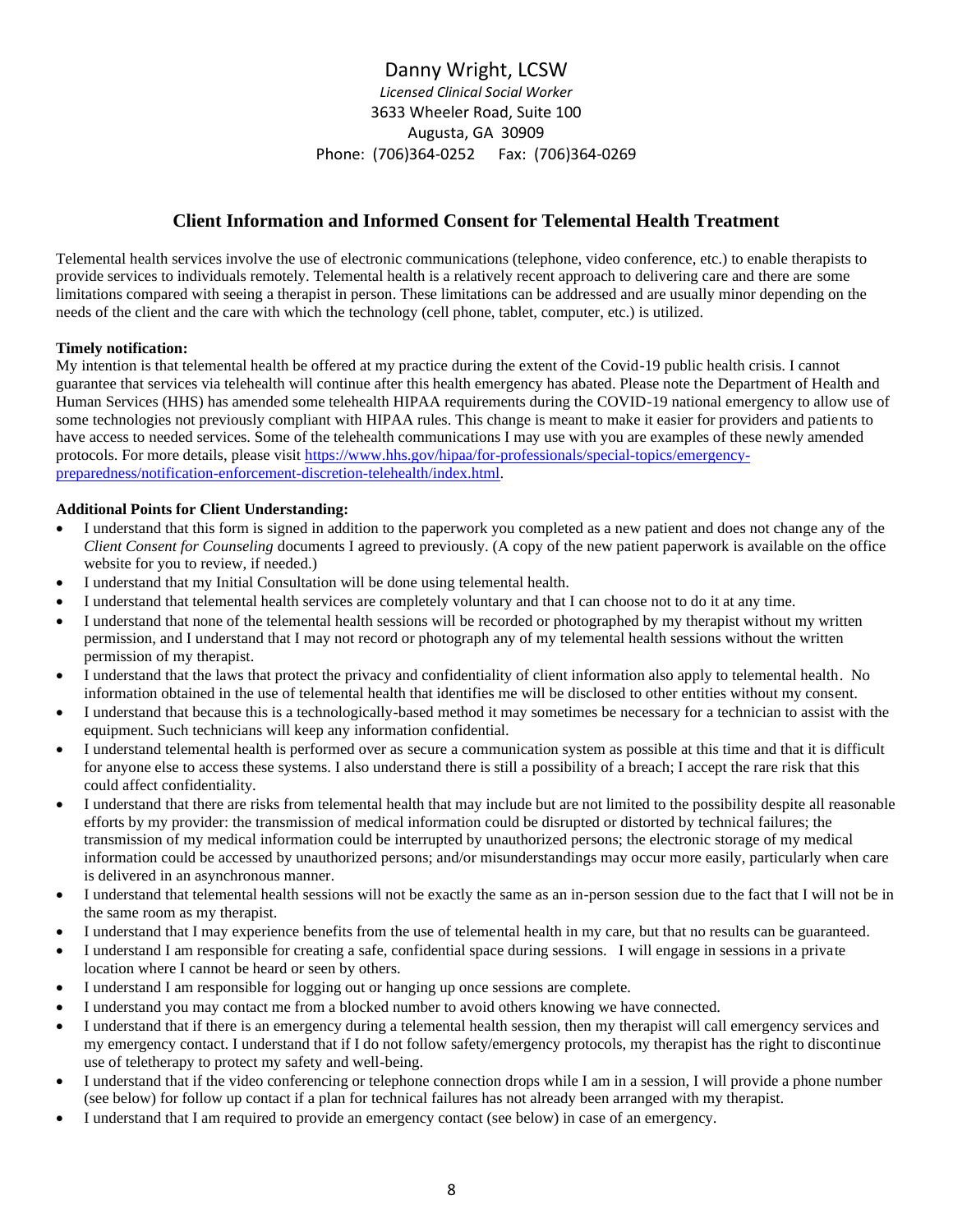- I understand that telemental health services may not be appropriate for everyone seeking therapy. I also understand that if my therapist believes I would be better served by another form of therapeutic services (e.g. face-to-face services), she will make every effort under the circumstances of the COVID-19 crisis to refer me to a practitioner who can provide such services in my area.
- I understand I may be requested to install applications specific to treatment onto my phone, tablet or computer device. Some applications specifically interact via phone /tablet, device, etc. and have the capability to report activity, GPS location, etc.
- I understand I have the right to withdraw this consent at any time. However, if I do so, this may require my therapist to provide referrals to other treatment providers if face-to-face services are not an option based on geography and/or circumstance.
- I understand the laws that protect the confidentiality of my personal health information also apply to telemental health, as do the limitations to that confidentiality discussed in the *Client Consent for Counseling* agreement. I also understand that the dissemination of any personally identifiable images or information from the telemental health interaction will not be shared without my written consent.
- I understand that email is not an appropriate means of communicating with my therapist in the case of emergency. I understand the email address provided below is to be used for providing this form only and is not an email that is monitored by my therapist. Any email address used by my therapist to engage in video conferencing is also not meant to be used in the case of an emergency or for counseling related content to be shared. I understand that email is not a secure communication medium for sensitive/personal information. I agree to call the office for scheduling, insurance questions, or supplying other information.

**Emergency Contact Name: \_\_\_\_\_\_\_\_\_\_\_\_\_\_\_\_\_\_\_\_\_\_\_\_\_\_\_\_\_\_\_\_\_\_\_ Emergency Contact Number: \_\_\_\_\_\_\_\_\_\_\_\_\_\_\_\_\_\_\_\_\_\_**

#### **CANCELLATION/NO SHOW POLICY**

If you need to cancel an appointment, please follow the same procedure you already agreed to in your original *Client Consent for Counseling* documents. **As a reminder, cancellations should be made within 24 hours of your scheduled session time, unless you have a same day emergency arise. We understand this may be a more common occurrence in current times but please be sensitive to the needs of other patients needing appointments and the impact cancellations have on my practice now more than ever before.** Please call and inform our office of any same day emergencies. **If cancellation is not made within 24 hours, I reserve the right to charge a \$65 fee in the same way a fee is charged for missing or late cancelling in-person sessions.** 

#### **PAYMENT FOR SERVICES**

As with your face to face sessions, we will submit a claim to any insurance provider you gave us written consent to bill in your *Consent for Disclosure of Information to Third Party Payors* in the new patient paperwork completed at your first visit. Not all mental health services are a covered benefit in all insurance plans. However, it is our understanding at this time that most insurers are covering telemental health services during this emergency period. If you feel unsure, please contact your insurance company. **Patients are expected to pay for any part of charges not covered by insurance per usual procedure (i.e., copay, deductibles, etc.)**. Billing processes remain the same for telemental health services as with in-office visits, as outlined in the *Client Consent for Counseling* document. Self-pay arrangements already in place will remain the same for teletherapy sessions. **It is preferable that payments are made by phone. The front office will call you to obtain your credit card information after your session concludes.** It is also possible I may need to help relieve the burden on the front office by collecting your credit card information during our sessions and processing the payment later. If an alternative form of payment is needed, please discuss this with me. Please be patient with us as we do our very best to continue offering you counseling services in an ever-changing situation.

#### **CONSENT**

I consent to engaging in telemental health as part of my treatment with Danny Wright, LCSW. I understand that "telemental health" includes the practice of health care delivery, diagnosis, consultation, treatment, transfer of personal health information, and education using interactive audio, video, or data communications. I understand the information provided above regarding telemental health. I hereby give my informed consent for the use of telemental health in my care.

| Name of Patient (Print)                              | Email (Print)                                                                                                                                                                                                                  | Cell Phone |  |
|------------------------------------------------------|--------------------------------------------------------------------------------------------------------------------------------------------------------------------------------------------------------------------------------|------------|--|
| <b>Signature of Patient</b>                          |                                                                                                                                                                                                                                |            |  |
|                                                      | Date: the contract of the contract of the contract of the contract of the contract of the contract of the contract of the contract of the contract of the contract of the contract of the contract of the contract of the cont |            |  |
| Name of Legal Guardian [if patient under 18] (Print) | Signature of Legal Guardian                                                                                                                                                                                                    |            |  |
|                                                      |                                                                                                                                                                                                                                | Date:      |  |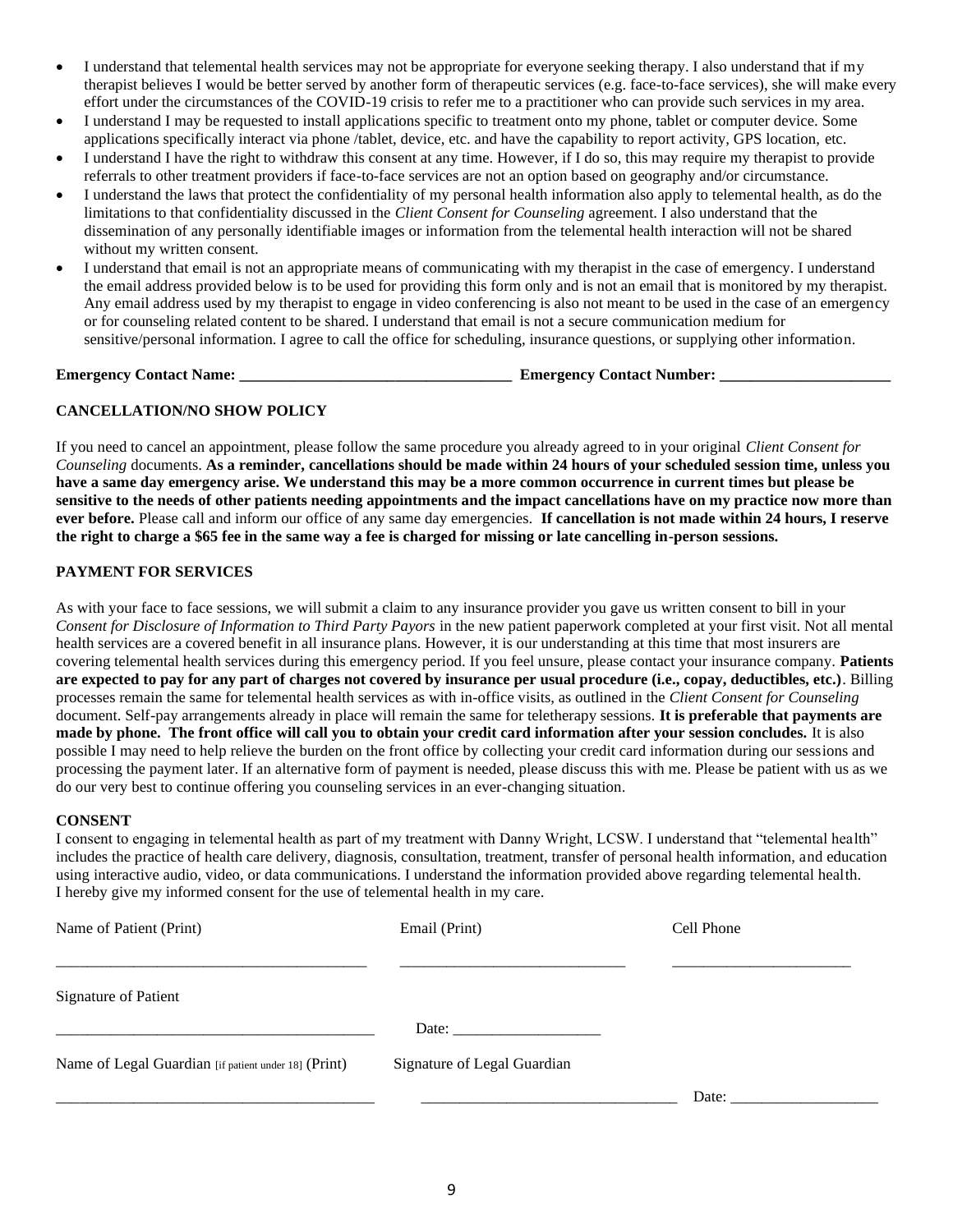\*\*We want to make returning this form to our office as easy as possible amid the COVID-19 health crisis. If you are attending a session in person, bring the form with you or ask the front office for a copy. You may also download and sign the form and email it back to the office at [renee.rbgs@gmail.com.](about:blank) If you have an easy way to scan your signed document and email it back to us, that's great. If not, you may take a photo with your smartphone and email it. If you have access to a fax, our fax number is 706-364-0269. You may also download, sign, and mail it to our office at the address at the top of this document. Need help? Give us a call at 706-364-0252. Thank you!\*\*

### **INFORMED CONSENT FOR IN-PERSON SERVICES DURING COVID-19 PUBLIC HEALTH CRISIS**

This document contains important information about in-person services in light of the COVID-19 public health crisis. Please read this carefully and let me know if you have any questions. When you sign this document, it will be an official agreement between us.

## **Decision to Meet Face-to-Face**

There may be a need to meet in person for some or all of our sessions. We will need to agree to meet in person. If there is a resurgence of the pandemic or if other health concerns arise, however, I may require that we meet via telehealth. If you have concerns about meeting through telehealth, we will talk about it first and try to address any issues. You understand that, if I believe it is necessary, I may determine that we return to telehealth for everyone's well-being.

If you decide at any time that you would feel safer staying with, or returning to, telehealth services, I will respect that decision, as long as it is feasible and clinically appropriate. Reimbursement for telehealth services, however, is also determined by the insurance companies and applicable law, so that is an issue we may also need to discuss.

## **Risks of Opting for In-Person Services**

You understand that by coming to the office, you are assuming the risk of exposure to the coronavirus (or other public health risk). This risk may increase if you travel by public transportation, cab, or ridesharing service.

## **Your Responsibility to Minimize Your Exposure**

To obtain services in person, you agree to take certain precautions which will help keep everyone (you, me, and our families, [my other staff] and other patients) safer from exposure, sickness and possible death. If you do not adhere to these safeguards, it may result in our starting / returning to a telehealth arrangement. Initial each to indicate that you understand and agree to these actions:

- You will only keep your in-person appointment if you are symptom free.
- You will wear a mask/face covering in our suite until you reach my office. You and I will decide together if masks will be worn during your therapy session.
- The waiting room should be limited to patients being seen for therapy sessions. Minor patients or patients needing physical assistance may bring 1 person with them into the waiting room.
- You will take steps between appointments to minimize your exposure to COVID.
- If you have a job that exposes you to other people who are infected, you will immediately inform me/office staff.  $\vert$
- If a resident of your home tests positive for the infection, you will immediately let me/office staff know and we will then [begin] resume treatment via telehealth.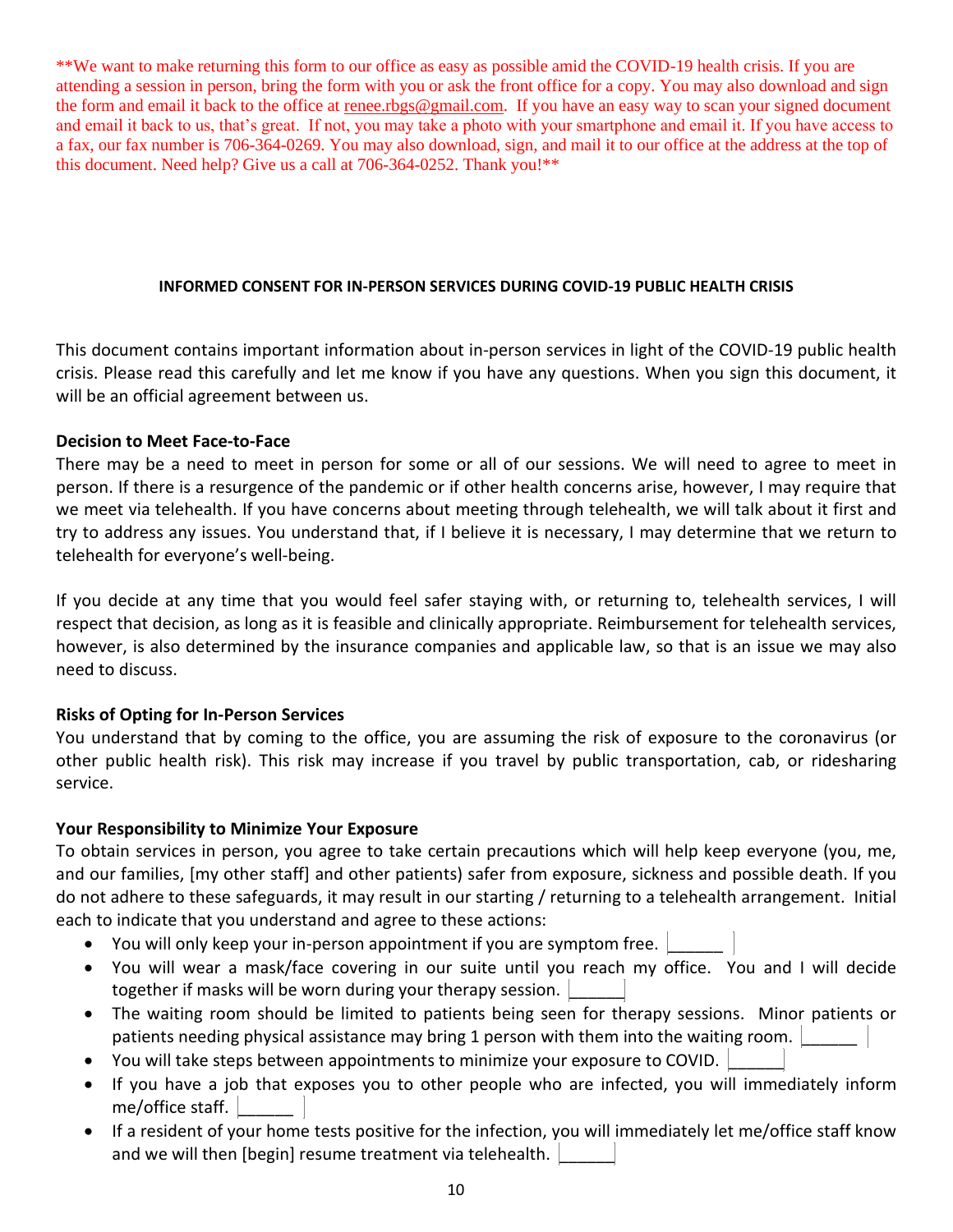- I understand that my therapist cannot be held responsible for any exposure risks outside of the therapy office in other parts of the building or the parking lot.
- You will keep a distance of 6 feet and there will be no physical contact (e.g. no shaking hands) with therapists or staff.

I may change the above precautions if additional local, state or federal orders or guidelines are published. If that happens, we will talk about any necessary changes.

## **If You or I Are Sick**

You understand that I am committed to keeping you, me, [my staff] and all of our families safe from the spread of this virus. If you show up for an appointment and I [or my office staff] believe that you have a fever or other symptoms, or believe you have been exposed, I will have to require you to leave the office immediately. We can follow up with services by telehealth as appropriate.

If I [or my staff] test positive for the coronavirus, I will notify you so that you can take appropriate precautions.

## **Your Confidentiality in the Case of Infection**

If you have tested positive for the coronavirus, I may be required to notify local health authorities that you have been in the office. If I have to report this, I will only provide the minimum information necessary for their data collection and will not go into any details about the reason(s) for our visits. By signing this form, you are agreeing that I may do so without an additional signed release.

## **Informed Consent**

This agreement supplements the general informed consent/business agreement that we agreed to at the start of our work together.

Your signature below shows that you agree to these terms and conditions.

Patient Date **Date** 

| Patient | Date |
|---------|------|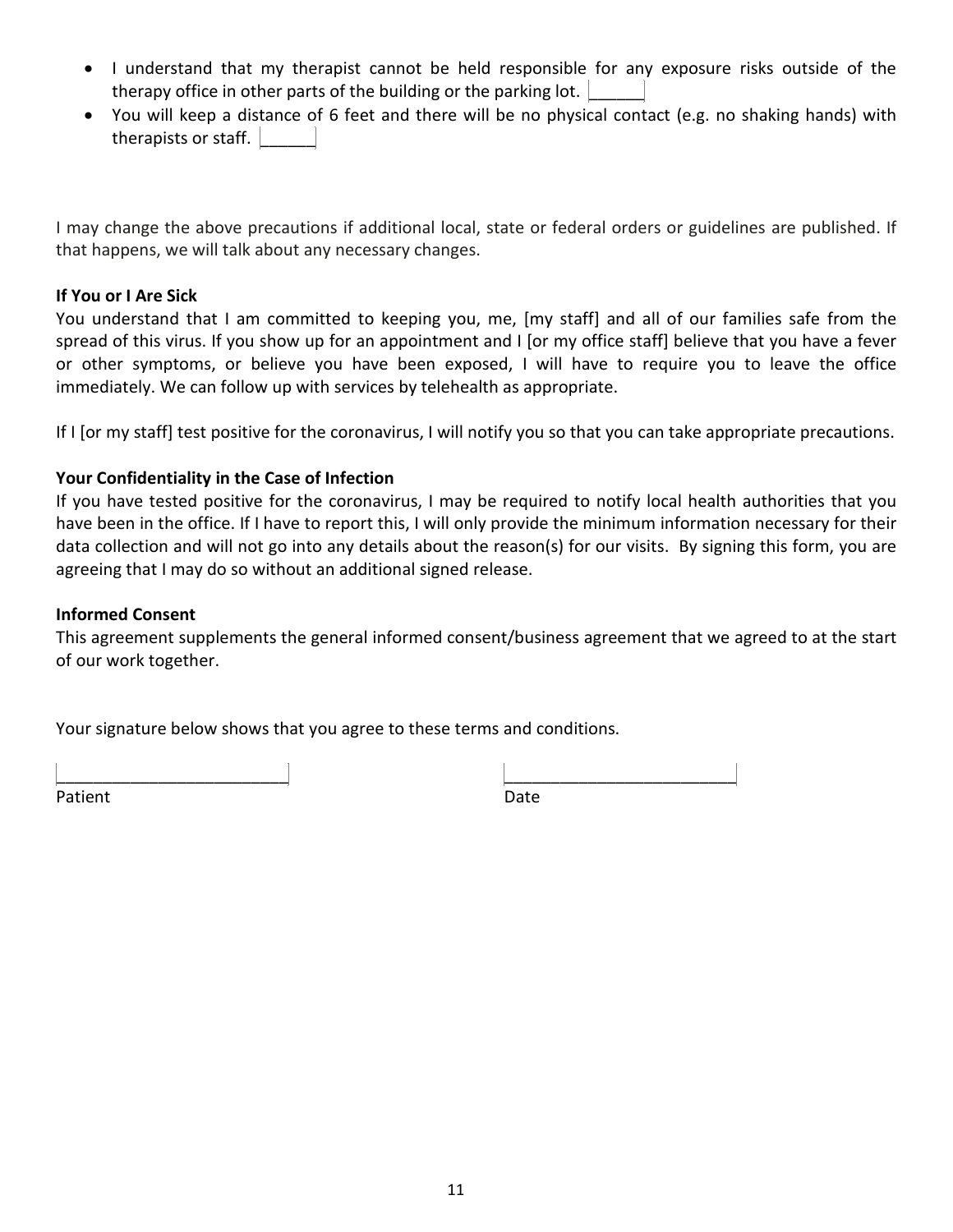## **INFORMED CONSENT AND TREATMENT AUTHORIZATION:**

 **By signing this Patient Informed Consent and Authorization as the Patient or Guardian of said Patient, I acknowledge that I have read, understand, and agree to the terms and conditions contained in this form. I am voluntarily agreeing to receive mental health assessment, treatment and services, from Danny Wright, LCSW , for me (or my child if said child is the patient).**

 **I understand that I am financially responsible for this treatment and for any portion of the fees not reimbursed or covered by my/their health insurance. Deductibles and co-payments will be made at the time services are rendered.**

| Signature                                  | Date                                               |
|--------------------------------------------|----------------------------------------------------|
|                                            |                                                    |
|                                            |                                                    |
|                                            |                                                    |
|                                            |                                                    |
| IN CASE OF EMERGENCY CONTACT:              |                                                    |
|                                            |                                                    |
|                                            | PHONE NO: <b>Analyzing the Contract of Austine</b> |
| Whom may we thank for referring you to us? |                                                    |